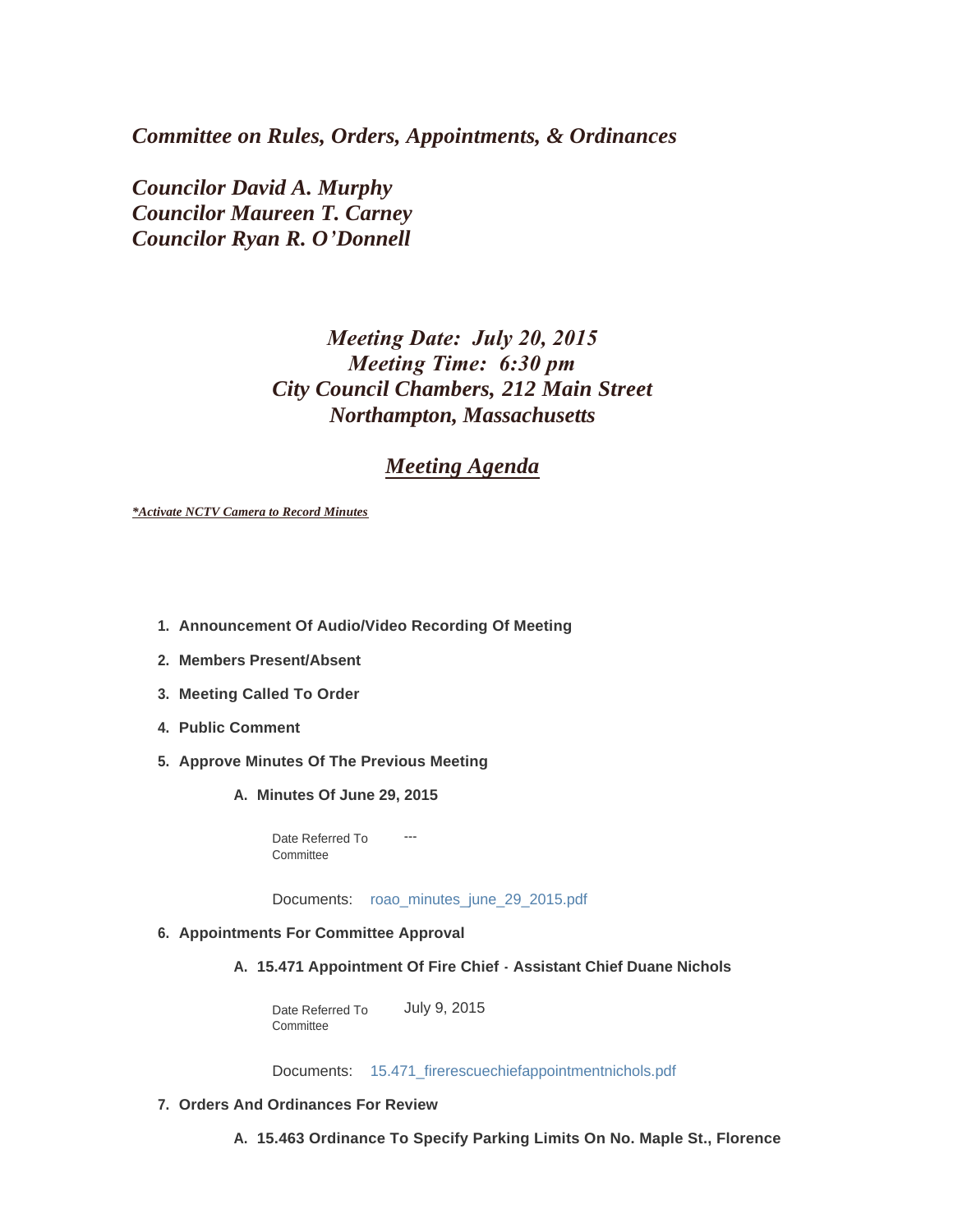July 9, 2015 Date Referred To Committee

Documents: 15.463\_ordinance\_n.maple\_15min.pdf

- **New Business 8.**
- **Adjourn 9.**

*Contact: Pamela L. Powers Administrative Assistant to the City Council [ppowers@northamptonma.gov](mailto:ppowers@northamptonma.gov) (413) 587-1210*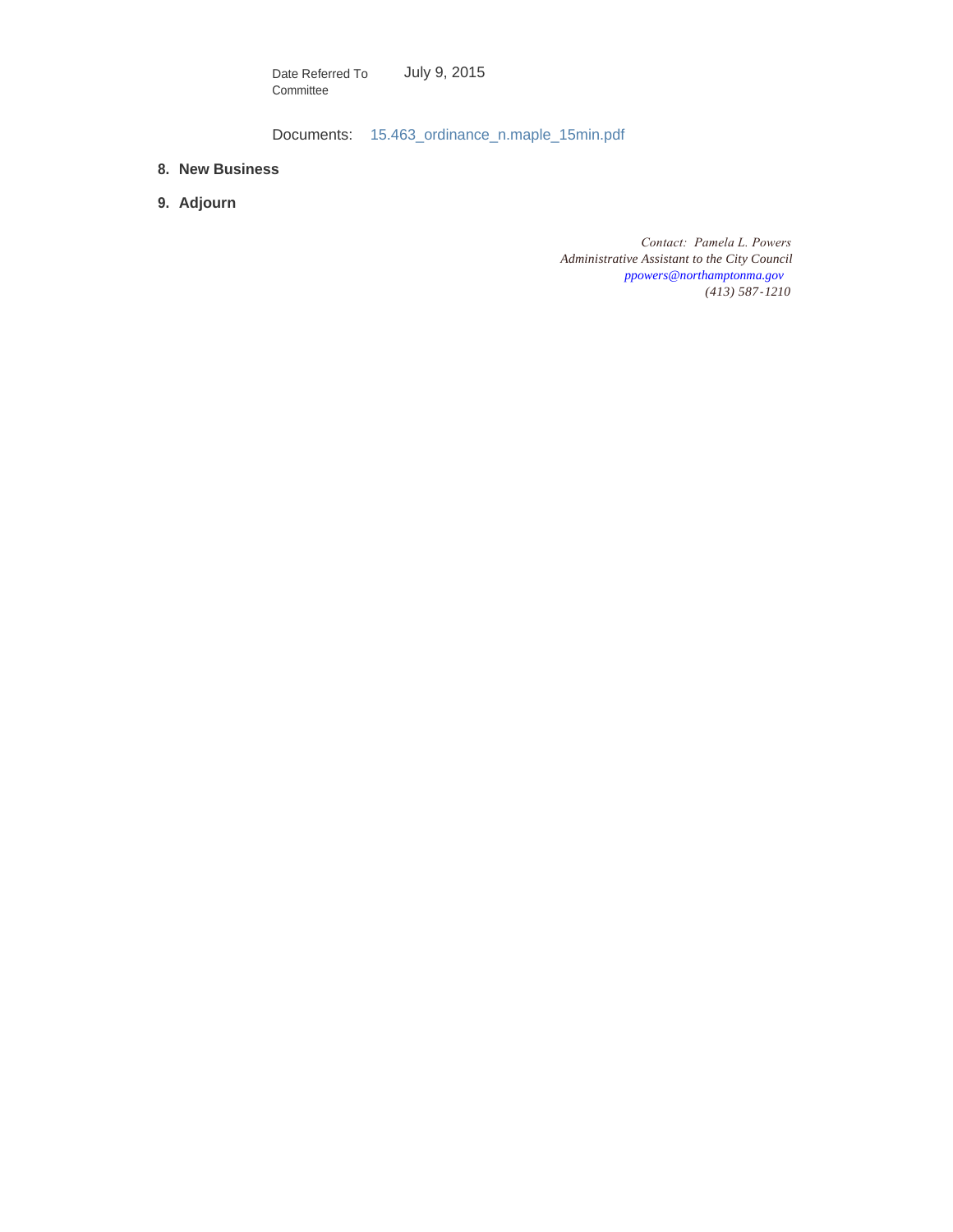#### Committee on Rules, Orders, Appointments, & Ordinances

Councilor David A. Murphy **Councilor Maureen T. Carney** Councilor Ryan R. O'Donnell

## **Minutes of Meeting Date: Meeting Time:** City Council Chambers, 212 Main Street Northampton, Massachusetts

#### \*Activate NCTV Camera to Record Minutes

6/29/2015 - Minutes

- 1. Announcement Of Audio/Video Recording Of Meeting Councilor Murphy opened the meeting at 6:00 pm. Councilor Murphy announced that the meeting would be video and audio taped.
- 2. Members Present/Absent Present were Councilors Murphy and O'Donnell. Councilor Carney was absent.
- 3. Meeting Called To Order
- 4. Public Comment None.

#### 5. Approve Minutes Of The Previous Meeting

#### A. Minutes Of June 15, 2015

Councilor O'Donnell moved to accept the meeing minutes of June 15, 2015; Councilor Murphy seconded the motion. The motion was approved on a voice vote of 2 Yes, 0 No, 1 Absent (Councilor Carney).

#### 6. Orders And Ordinances For Review

- A. 15.460 Ordinance To Establish A Special Committee To Review City Ordinances Councilor O'Donnell moved to return the Ordinance back to the City Council with a positive recommendation; Councilor Murphy seconded the motion. The motion was approved on a voice vote of 2 Yes, 0 No, 1 Absent (Councilor Carney).
- B. 15.455 Ordinance To Revise Section 312-102 Parking Prohibited All Times Crescent St

Councilor O'Donnell noted that this Ordinance was approved by the Transportation and Parking Commission about one year ago. The Ordinance calls for the removal of one parking space.

Councilor O'Donnell moved to return the Ordinance back to the City Council with a positive recommendation; Councilor Murphy seconded the motion. The motion was approved on a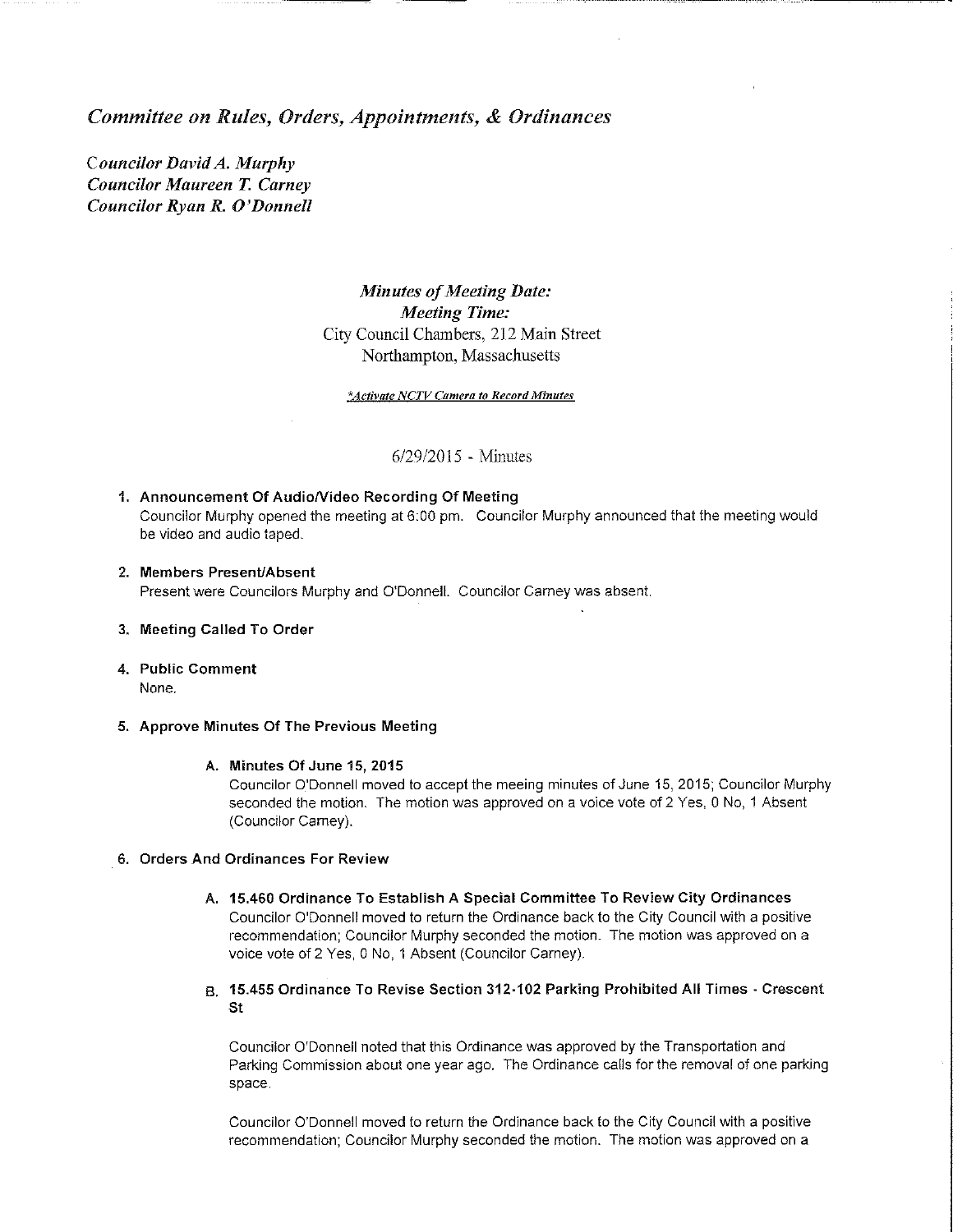voice vote of 2 Yes, 0 No, 1 Absent (Councilor Carney).

#### C. 15.456 Ordinance To Revise Section 312-99 Violations And Penalties

Councilor Murphy read the Ordinance into the record. Councilor O'Donnell noted that what is proposed in the Ordinance is current practice.

Councilor O'Donnell moved to send the Ordinance back to the City Council with a positive recommendation; Councilor Murphy seconded the motion. The motion was approved on a voice vote of 2 Yes, 0 No, 1 Absent (Councilor Carney).

At 6:10 pm Councilor O'Donnell moved to take a 20 minute recess; Councilor Murphy seconded the motion. The motion was approved on a voice vote of 2 Yes, 0 No, 1 Absent (Councilor Carney).

At 6:30 pm the Committee reconvened.

#### 7. Appointments For Committee Approval

#### 6:30 PM 15.457 Appointment Of Jody Kasper As The Chief Of Police A.

Mayor Narkewicz introduced Jody Kasper as his appointment nominee as Northampton's Chief of Police.

Councilor O'Donnell moved a positive recommendation of the appointment back to the City Council: Councilor Murphy seconded the motion. The motion was approved on a voice vote of 4 Yes, 0 No, 1 Absent (Councilor Carney).

#### 8. New Business

None

#### 9. Adjourn

At 6:34 Councilor O'Donnell moved to adjourn; Councilor Murphy seconded the motion. The motion was approved on a voice vote of 2 Yes, 0 No, 1 Absent (Councilor Carney).

> Respectfully submitted by Pamela L. Powers Clerk to the City Council powers@northamptonma.gov  $(413) 587 - 1210$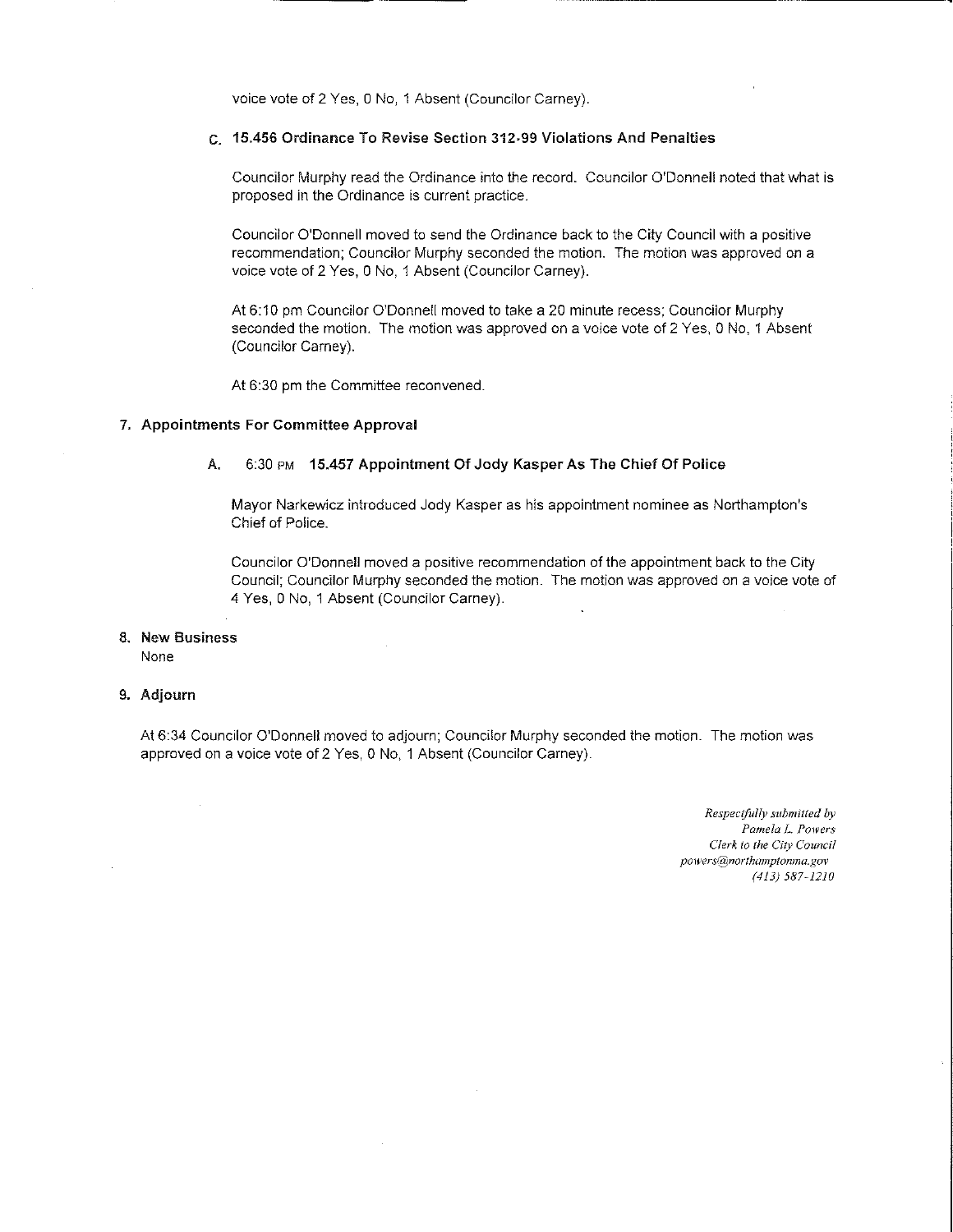

# **MAYOR DAVID J. NARKEWICZ**

**City of Northampton Office of the Mayor** 210 Main Street, Room 12 Northampton, MA 01060-3199 (413) 587-1249 Fax: (413) 587-1275 mayor@northamptonma.gov

# **MEMORANDUM**

 TO: City Council FROM: Mayor David J. Narkewicz CC: City Clerk Wendy Mazza DATE: July 1, 2015 RE: Appointment of Fire Rescue Department Chief

I am appointing Assistant Chief Duane A. Nichols to the position of Chief of the Northampton Fire Rescue Department, filling the vacancy created by the retirement of Chief Brian Duggan.

Assistant Chief Nichols joined the Northampton Fire Rescue Department in 1987, beginning a distinguished twenty-eight year tenure in which he has steadily risen up through the ranks. He served as a firefighter for seven years, Shift Captain for four years, Acting Deputy Chief for one year, Training Officer for three years, and Deputy Chief of Fire Prevention/Operations for five years. He was promoted to his current rank of Assistant Chief in 2007, overseeing the department's sixty-eight members, as well as the fire prevention bureau, training division, and fire suppression.

Assistant Chief Nichols has a Bachelor's Degree in Fire Science Management from Anna Maria College in Paxton MA and an Associate's Degree in Fire Science from Greenfield Community College in Greenfield MA. He completed the Massachusetts Firefighting Academy's Chief Fire Officer Management Training Program and in 2014 was credentialed to serve as a "Fire Chief" by the Massachusetts Fire Service Commission.

Assistant Chief Nichols sits on the Fire Science Technology program advisory board at Greenfield Community College (GCC). He is an adjunct professor at GCC and a Massachusetts Firefighting Academy instructor. He has been a member of the Massachusetts Hazardous Materials Response Program since 1994 and currently serves as the Assistant Team Leader for our regional district.

Assistant Chief Nichols was born in Northampton, grew up in Williamsburg, and graduated from Hampshire Regional High School. He has lived in Hampshire County his entire life and currently resides in Westhampton with his wife Barbara and their two children, McKenzie and Andrew.

Assistant Chief Nichols has been an integral part of the leadership team that has helped modernize the Northampton Fire Rescue Department over the last several years, transforming it into a regional leader providing over forty services to our community. He has ably and tirelessly served the residents of Northampton for 28 years and has earned the respect and confidence of his public safety colleagues within our city and across the region.

I am confident in Assistant Chief Nichols' ability to lead our Fire Rescue Department and am honored to elevate him to the rank of Chief. I respectfully submit his appointment to the City Council for confirmation in accordance with the Northampton Charter, Article 2, § 2-10.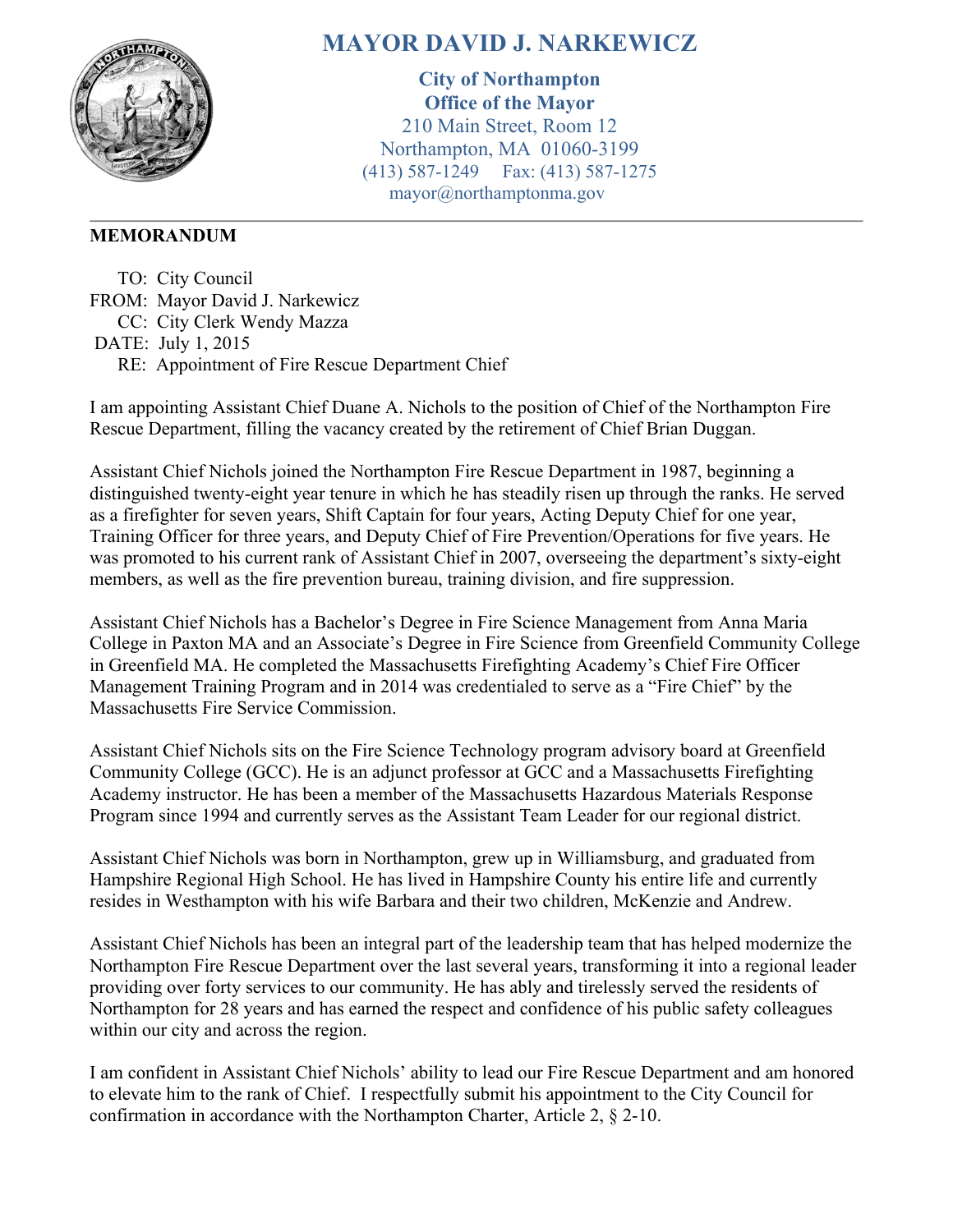**Duane A. Nichols**

Westhampton, MA 01027

## **Experience**

Northampton Fire Department, Northampton MA 28 years of service

## **Assistant Fire Chief**, (8/07- )

Administrative and supervisory work in directing firefighting; and life safety services in the protection of life and property inclusive of the prevention and suppression of fires, emergency medical services, public education, environmental services and participation in tactical or operational planning efforts. Working with the Fire Chief as part of the senior management team for the department.

## **Deputy Chief of Fire Prevention/ Operations Officer** (9/02—8/07)

Conduct, oversee and coordinate all fire prevention programs and activities. Operations: Supervise four work groups and oversee all department activities including training division

#### **Captain/Training Officer** (2/99—8/02)

Conduct, Oversee and Coordinate all training for Northampton Fire Department consisting of 68 members.

## **Acting Deputy Chief** (3/98—2/99)

Supervised shift of 13+ on-duty members for emergency calls and daily activities.

## **Shift Captain** (4/94—2/98)

Company Officer in charge of Engine Company consisting of 4 +firefighters for emergency and routine calls.

**Firefighter** (6/87—3/94) Performed routine firefighting duties.

## **Education/Accreditations**

Received Accreditation as a Fire Chief from the Fire Service Commission in the Commonwealth of Massachusetts 2014

Anna Maria College, Paxton MA B.S. in Fire Science in 2011

Greenfield Community College, Greenfield MA A.S. in Fire Science in 2007

Springfield Technical Community College, Springfield MA Various Fire Science classes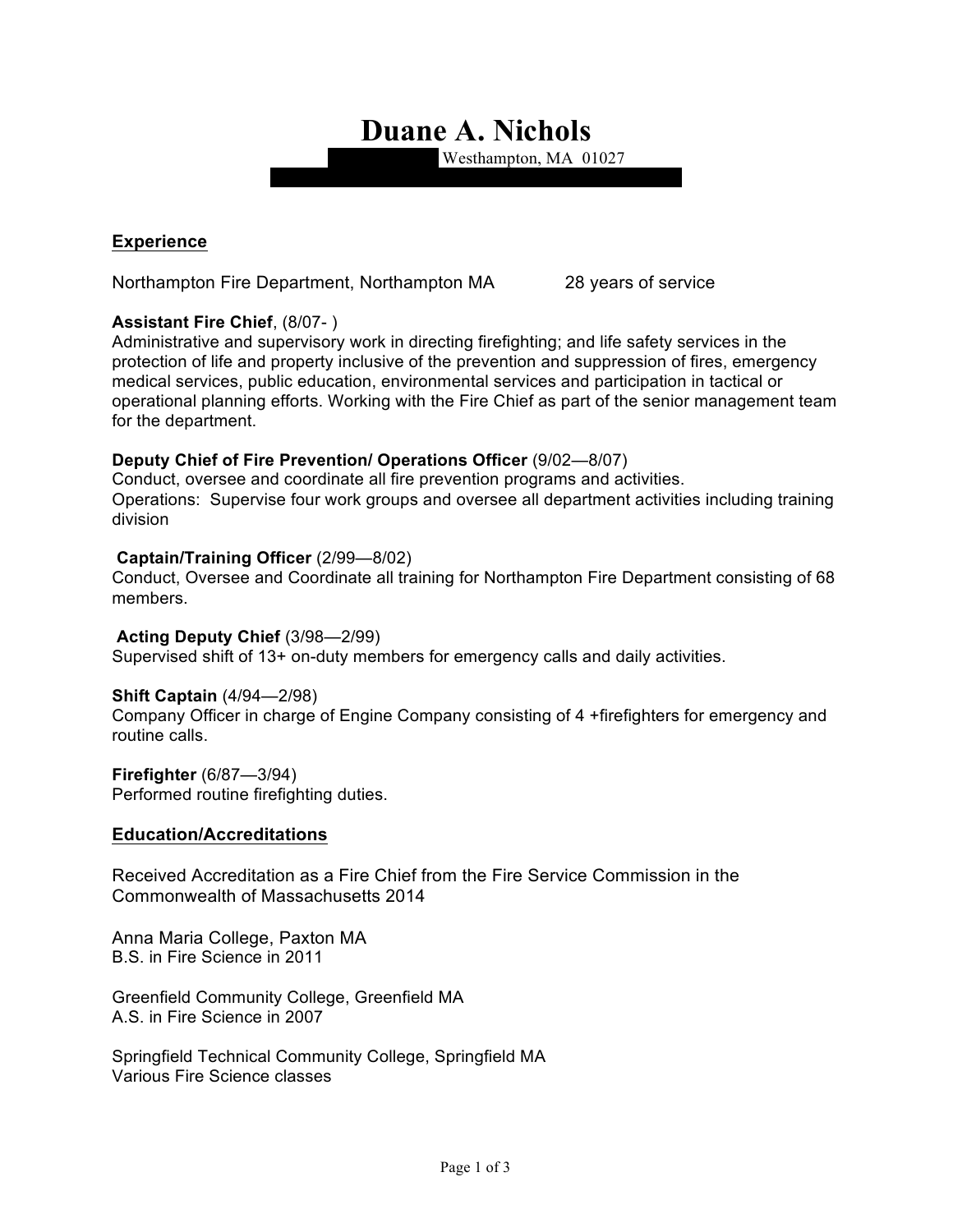# (**Duane A. Nichols**)

## **Certifications**

Fire Fighter I, II Fire Officer I, II Fire Instructor I Hazardous Materials Technician Fire Inspector I, II Incident Safety Officer-Hazardous Material Operations

## **Additional Professional Training Massachusetts Fire Fighting Academy Classes:**

Recruit Training Program Hazardous Materials Training Technician Methodology I Course Development Chief Officer Management Program Fire and Arson Investigations Advanced Fire and Arson Investigations Various classes on all aspects of fire fighting leadership and management FEMA Logistics Section Chief training National Incident Management to the I-400 level Certificate of Credential – Fire Prevention Officer – Basic Certificate of Credential – Fire Prevention Officer I

## **NFPA Seminars**

NFPA 72 Fire Alarm NFPA Emergency Evacuation Procedures

## **National Fire Academy**

Challenges for the Local Training Officer Various programs on leadership and management

#### **Licenses and Assignments**

Member Department of Fire Services, District 4 Hazardous Materials Response Team,

• Currently serving as Assistant Team Coordinator Northampton Emergency Operations Center as Liaison to City Departments Lead Fire Investigator for the Northampton Fire Department Fire Science Advisory Committee member Greenfield Community College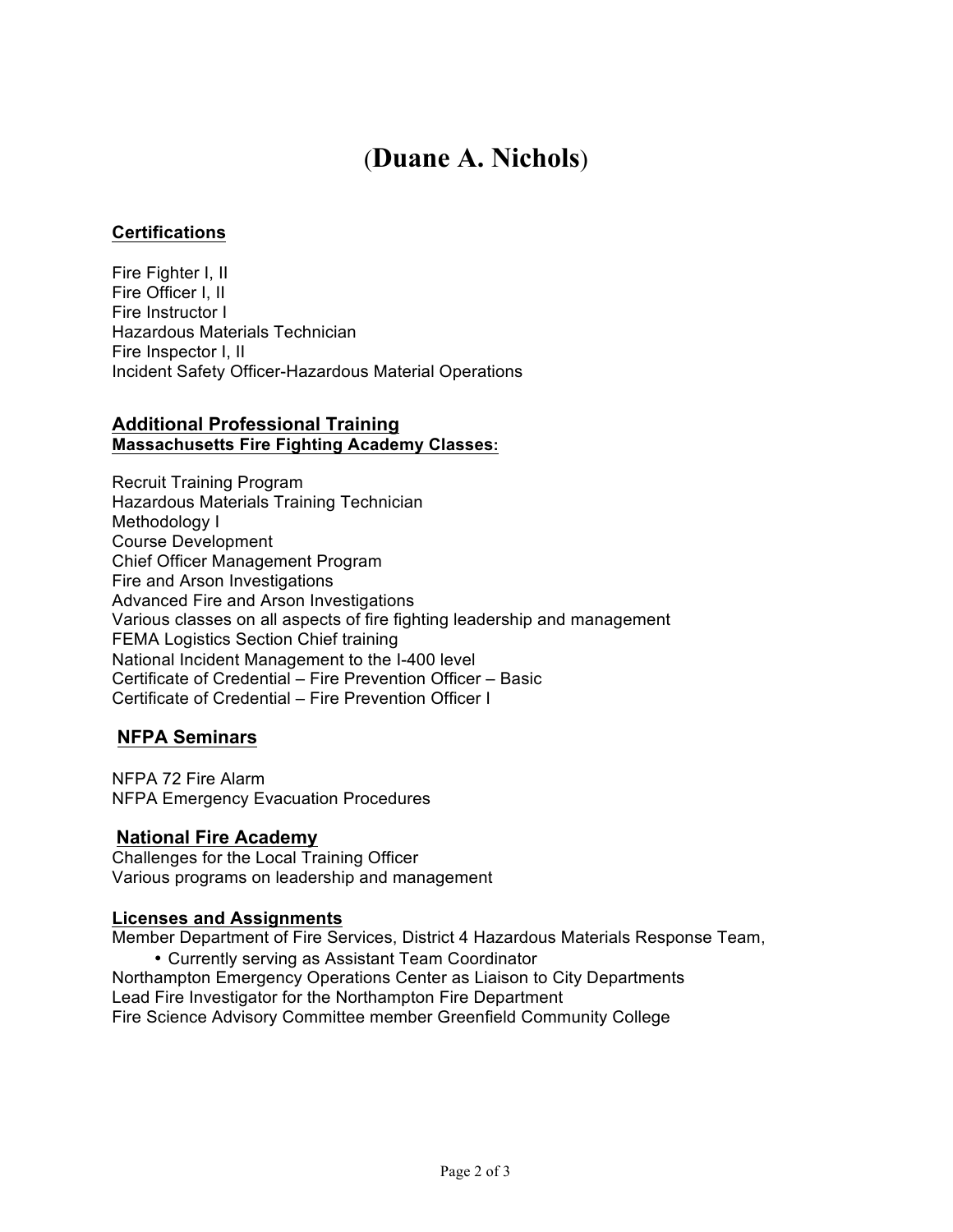# (**Duane A. Nichols**)

# **Additional Work History**

Member of the Hampshire County Fire Defense Association Training Committee, Coordinating, Conducting and Overseeing Recruit Firefighter Training for Hampshire County

2011-current, Adjunct Instructor for Greenfield Community College, Conduct, coordinates and develops fire science classes for Associate Degree Program.

1999- current, Adjunct Instructor for the Massachusetts Firefighting Academy, Conduct and coordinate firefighter training ranging from basic firefighting skills to advanced firefighter training.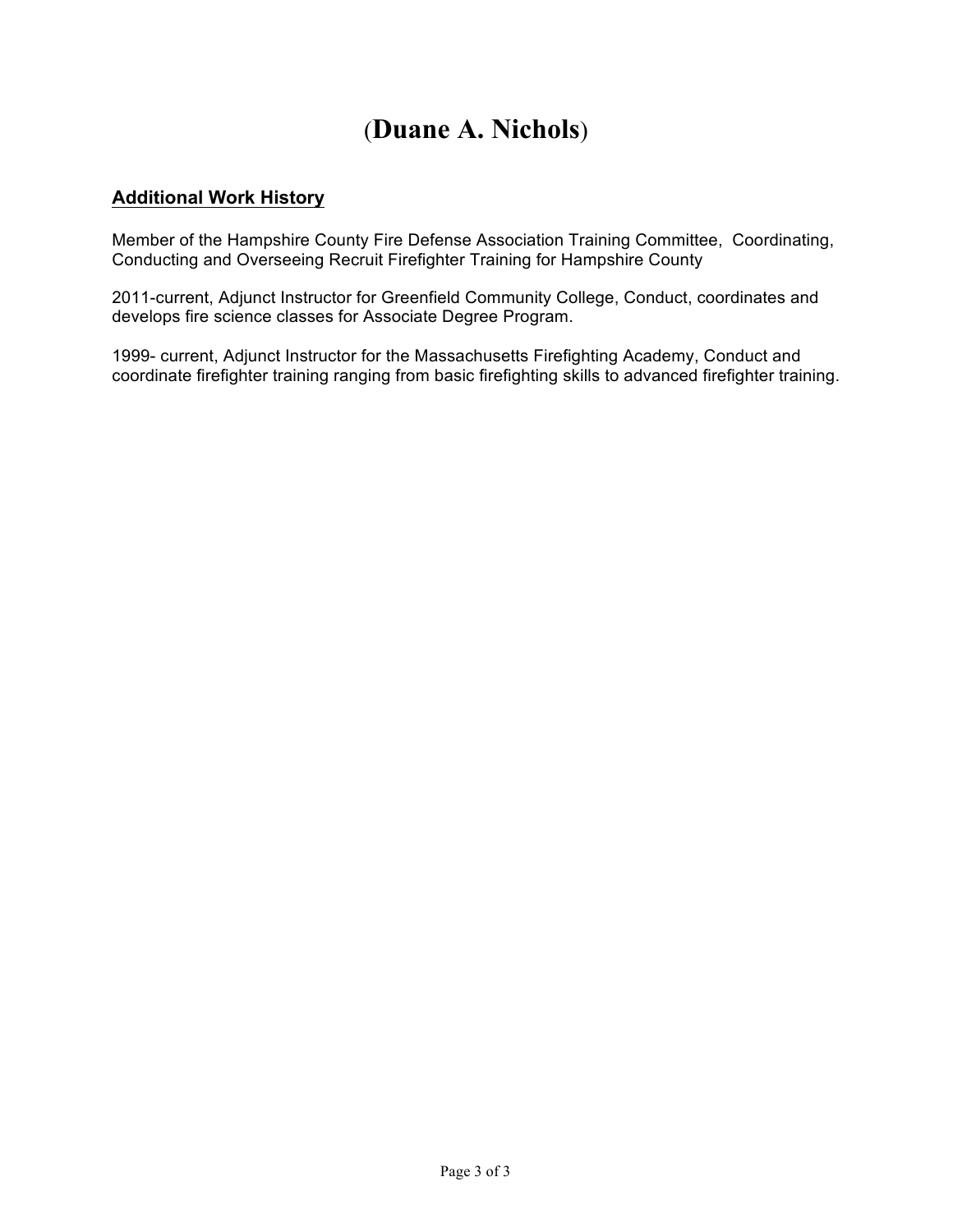# **CITY OF NORTHAMPTON MASSACHUSETTS**

## *In the Year Two Thousand and Fifteen*

Upon the Recommendation of Councilor Ryan R. O'Donnell.

# **ORDINANCE**

An Ordinance of the City of Northampton, Massachusetts. Be it ordained by the City Council of the City of Northampton, in City Council assembled, as follows:

#### SECTION 1.

*That §312-104 of the Code of ordinances be amended as follows:*

# § 312-104 Schedule III: Limited-Time Parking

Parking shall be prohibited in the following locations after the expiration of the indicated time limit, during the indicated hours and days.

| Name of Street     | Side     | Time Limit/Hours; Days             | From               | To               |
|--------------------|----------|------------------------------------|--------------------|------------------|
| North Maple Street | Easterly | 1 hr./ 9:00 a.m. to 6:00 p.m.;     | Depot Street Ave   | Southerly side   |
|                    |          | all, except Sundays and public     |                    | of the           |
|                    |          | holidays and extended to 9:00      |                    | Northampton      |
|                    |          | p.m. on Fridays                    |                    | Bikeway          |
| North Maple Street | Easterly | 15 mins./All (no parking other     | South side of      | Point 30 feet    |
|                    |          | than parallel) 9:00 a.m. to 6:00   | Depot Street Ave   | southerly        |
|                    |          | p.m.; All except Sundays and       |                    |                  |
|                    |          | public holidays and extended       |                    |                  |
|                    |          | to 9:00 p.m. on Fridays            |                    |                  |
| North Maple Street | Easterly | 1 hr./ 9:00 a.m. to 6:00 p.m.;     | Point 40 feet      | Point 30 feet    |
|                    |          | all, except Sundays and public     | northerly of Main  | southerly of     |
|                    |          | holidays and extended to 9:00      | Street (Florence)  | Depot Street     |
|                    |          | p.m. on Fridays                    |                    |                  |
| North Maple Street | Westerly | No time limit (5 spaces)           | #26 North Maple    | $#28$ North      |
|                    |          |                                    | <b>Street</b>      | Maple Street     |
| North Maple Street | Westerly | 2 hrs./All (2 spaces)              | #30 No. Maple      | <b>Bike Path</b> |
|                    |          |                                    | <b>Street</b>      | Intersection     |
| North Maple Street | Westerly | 1 hr./9:00 a.m. to 6:00 p.m.; all, | Point 45 feet      | Southerly side   |
|                    |          | except Sundays and public          | northerly of North | of the           |
|                    |          | holidays and extended to 9:00      | Main Street        | Northampton      |
|                    |          | p.m. on Fridays                    | (Florence)         | Bikeway          |